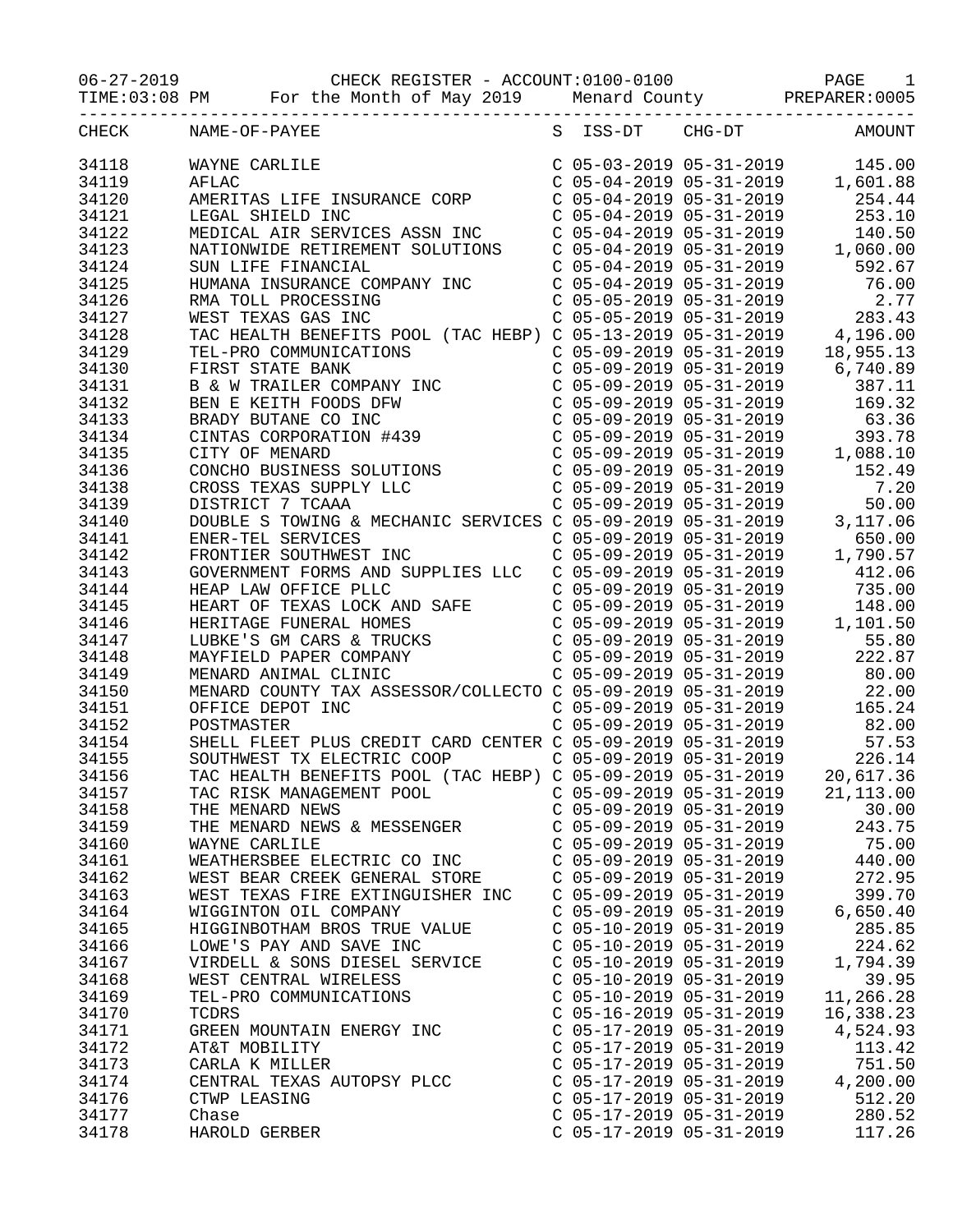06-27-2019 CHECK REGISTER - ACCOUNT:0100-0100 PAGE 2 TIME:03:08 PM For the Month of May 2019 Menard County PREPARER:0005 -----------------------------------------------------------------------------------

| <b>CHECK</b> | NAME-OF-PAYEE                      | S | ISS-DT                    | CHG-DT | <b>AMOUNT</b> |
|--------------|------------------------------------|---|---------------------------|--------|---------------|
| 34179        | JOHNSON'S DIRT AND ROADWORKS LLC   |   | $C$ 05-17-2019 05-31-2019 |        | 1,785.01      |
| 34180        | LISA A BROWN                       |   | $C$ 05-17-2019 05-31-2019 |        | 94.74         |
| 34182        | REPUBLIC SERVICES INC              |   | C 05-17-2019 05-31-2019   |        | 1,068.49      |
| 34183        | SAN ANGELO STANDARD TIMES          |   | $C$ 05-17-2019 05-31-2019 |        | 190.54        |
| 34184        | TEXAS A&M AGRILIFE CONFERENCE SERV |   | $C$ 05-17-2019 05-31-2019 |        | 15.00         |
| 34185        | VERIZON BUSINESS                   |   | $C$ 05-17-2019 05-31-2019 |        | 126.76        |
| 34186        | WAGE WORKS INC                     |   | $C$ 05-17-2019 05-31-2019 |        | 261.87        |
| 34187        | WAGNER'S TIRE AND AUTO REPAIR      |   | $C$ 05-17-2019 05-31-2019 |        | 5,075.59      |
| 34188        | WAYNE CARLILE                      |   | $C$ 05-17-2019 05-31-2019 |        | 75.00         |
| 34189        | WEST TEXAS GAS INC                 |   | $C$ 05-17-2019 05-31-2019 |        | 35.05         |
| 34190        | CONCHO VALLEY COUNCIL<br>OF GOVTS  |   | $C$ 05-20-2019 05-31-2019 |        | 1,000.00      |
| 34191        | AMERICAN EXPRESS                   |   | $C$ 05-27-2019 05-31-2019 |        | 80.18         |
| 34194        | AVENU INSIGHTS & ANALYTICS LLC     |   | $C$ 05-27-2019 05-31-2019 |        | 258.96        |
| 34200        | FIRST STATE BANK                   |   | $C$ 05-27-2019 05-31-2019 |        | 7,462.94      |
| 34203        | JAYSON WILHELM                     |   | I 05-27-2019 05-27-2019   |        | 10.00         |
| 34204        | JOHNSON'S DIRT AND ROADWORKS LLC   |   | $C$ 05-27-2019 05-31-2019 |        | 2,349.16      |
| 34206        | RAY ISTRE                          |   | I 05-27-2019 05-27-2019   |        | 10.00         |
| 34210        | FIRST STATE BANK                   |   | $C$ 05-27-2019 05-31-2019 |        | 9,136.55      |